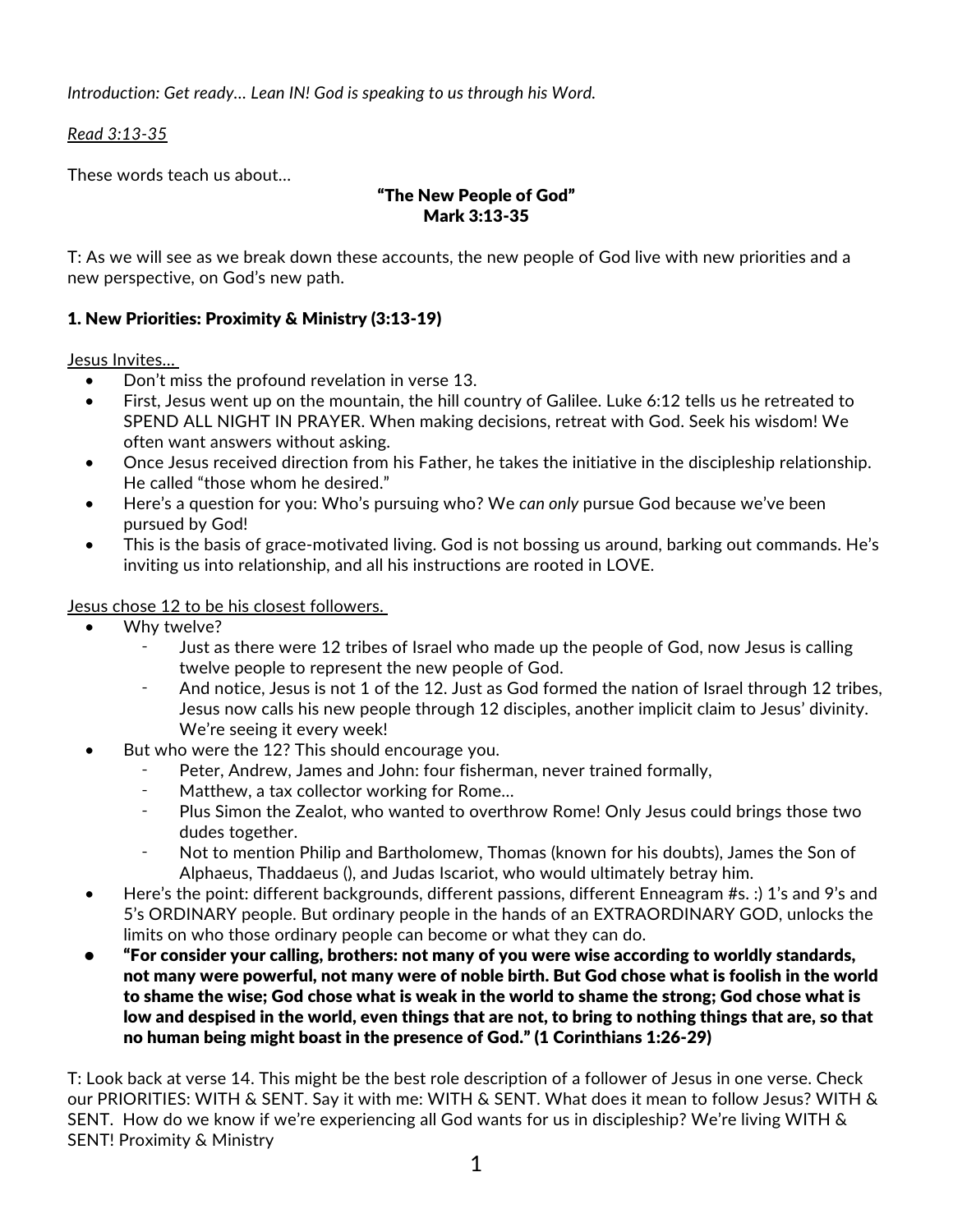Priority #1: WITH (PROXIMITY)

- This is the greatest news. Jesus chooses us that we might BE WITH HIM. God paid the price for our salvation to restore our friendship with him.
- I love what Mark Edwards says in his commentary: "Discipleship is repeatedly defined in Mark by *simple proximity* to Jesus: being with him (3:13), sitting around him (3:34, 4:10), hearing him (4:1-20), and following him 'on the way' (1:16-20; 10:52)." (Edwards, 16).
- So let me ask you: How's your friendship with God? (2x; camera) Are you creating room to…
- Vision: 1,000,000 Minutes with God: Invest at least 1% of your day (15 minutes) in focused, face to face time with God. [YES! Oh man, Pastor Tanner, I remember you preaching about that on 1/10, but it kinda slipped my mind quick. Ok! God hasn't run away. He hasn't taken your name off calendar for today or tomorrow!
- We live life WITH JESUS, and also

Priority #2: SENT (Proximity & MINISTRY)

- Ministry involves serving and bringing the light of God's kingdom to others
- I believe most Christians are conceptually comfortable with being WITH Jesus. We like the idea of hearing his teaching and seeing him do what he does, but then, he says, "Your turn!" and sends us out.
- The word "apostle" means "sent ones."
- We're less comfortable with being sent to preach and we don't even know what to do with the authority to cast out demons. Most  $21^{st}$  century American Christians functionally "Command X" that clause (CUT IT - Make it disappear), because we think that was just for Jesus' time, as if demons are still not active today, or because confronting the demonic and praying the literal hell out of hearts, homes and cities IN THE NAME OF JESUS scares us to death.

But let me make simplify this with some first steps.

- #1) Spend time with Jesus. Read your Bible. Pray, and listen for God to speak to you and guide you.
- #2) Preach Jesus. Talk about #1. What is God teaching you? How is he changing you? Share your God moments, your God encounters with the people around you. You don't have to preach Genesis to Revelation to preach Jesus, you just have to talk Jesus.
- #3) When it comes to our authority over spiritual forces of darkness, start with prayer. Take a stand against demonic influences through prayer.

The new priorities of the new people of God are being…

With. Sent. Proximity. Ministry. Jesus multiplying himself in us. Then we multiply ourselves into others. Receive. Give. Sit. Go.

### PIC: Citgo Sign.

Can never see the sign the same way again. Sitgo.

T: But sadly, not everyone heard the call. Not everyone embraced his vision. Jesus not only gives us new priorities but he also gives us a…

#### 2. New Perspective: Jesus' Identity & Power (3:20-30)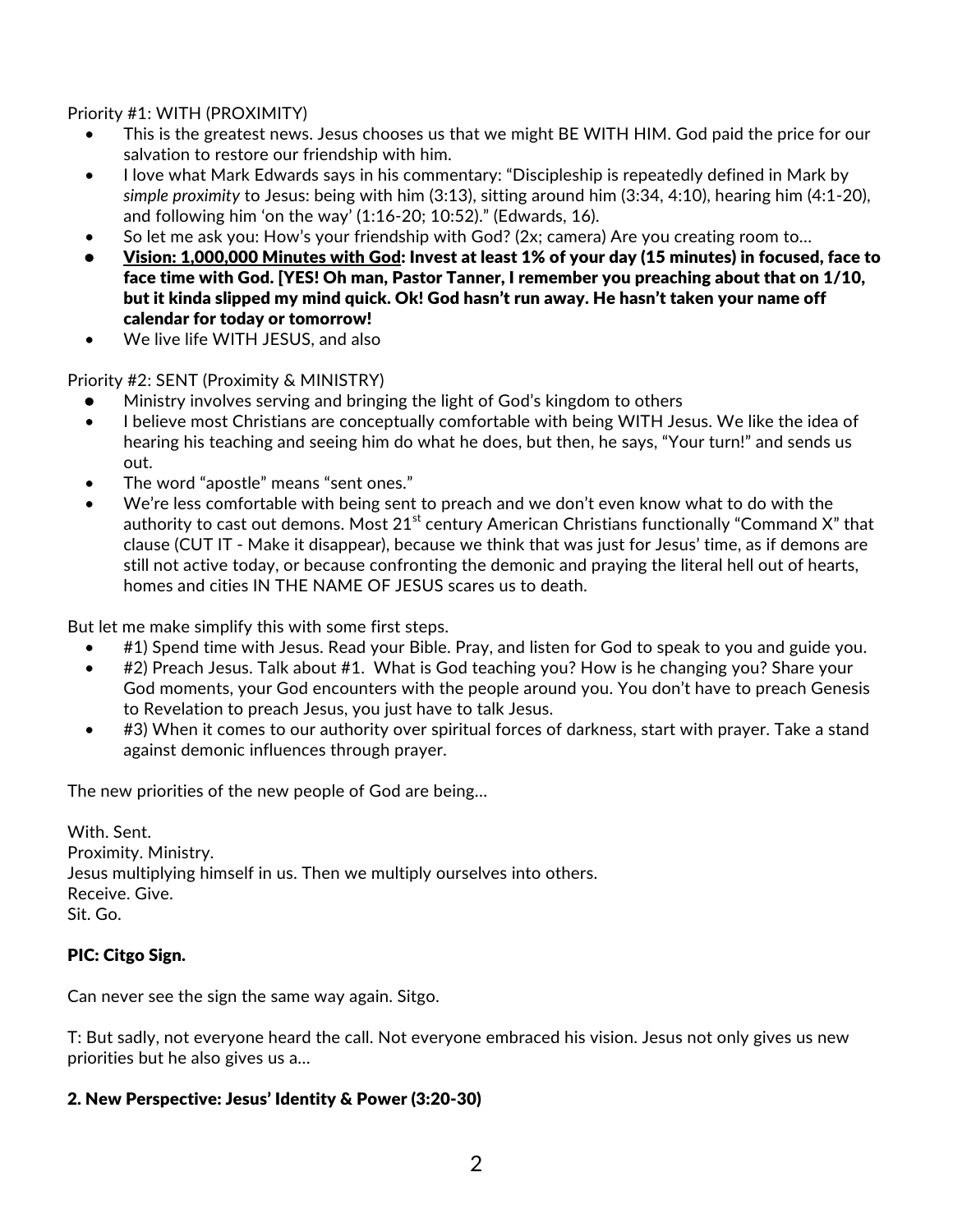The people in vv. 20-30 did not have the proper perspective of Jesus' Identity & Power. Their perspective may shock us, and yet if he's not the Son of God, and promised Messiah, it's understandable why they would say these things. They missed his identity, and consequently his power.

Look at vv. 20-21.

- Did you hear that? "He is out of his mind." Who said that? HIS FAMILY!
- I'm sure they were concerned. If I were so busy with ministry that I wasn't eating, my mom would show up on my steps too. Love you mom!
- But it's more than that... This is more than a misunderstanding. This is a failure to embrace him, at this point, in his Messianic mission.
- "He is out of his mind."

But then, we hear the more egregious accusation from the scribes. Look at verse 22. They're saying: "He is possessed by Beelzebul," [a nickname for Satan] and "by the prince of demons he casts out demons."

This is the NEXT VERSE! Verse 21. He's deranged. Verse 22. Hey Jesus, we know you're on Satan's team. WOW.

Let me tell you something: criticism stings. Live long enough, lead long enough, you will be criticized. For us, it's often warranted and helpful, but not for Jesus. These were fabricated assaults on his character and the integrity of his mission.

And yet… when you live from your identity and possess security in your assignment, and most of all, in the Father's love ("You are my beloved Son; with you I am well-pleased." Mark 1:11), you don't have to fire back in self-defense.

Think about it. Jesus could have said: "Hey, I'm bringing heaven to earth. The kingdom of God is shining before your eyes. And oh, by the way, I'm going to be crucified to save you from God's just judgment." Instead, he simply speaks truth. Look at vv 23-27.

## Rebuttal… (23-27)

- Verses 23-26 points out the absurdity of their thinking. If Satan is working against Satan, he has launched his own civil war against himself.
- Jesus uses two examples (which Mark calls parables) to explain. He says a divided kingdom and a divided house will not stand. They won't endure. They will crumble. The division is the beginning of their downfall.
	- ⁃ Interestingly, Jesus' language here echoes 2 Samuel 7:16, which speaks of the Messiah's legacy: "Your house and your kingdom will endure forever."
	- There is no alliance between Jesus and Satan but a battle! Rival kingdoms. Jesus makes this clear in verse 27.
- Verse 27. Part 2 Somebody say: "Verse 27" Say it with some satisfaction. "Verse 27" mmm, mmm, mmm, mmm, mmmmmmmm.
	- ⁃ Who's house? Who's the strong man? That's Satan.
	- Who's the one entering, and binding, and plundering? Who's the stronger man? That's Jesus.
	- What's the plunder? From the context of his exorcisms and setting people free from their oppression by demons, as well as Isaiah 49:24-26 that talks about taking captives back, and Ephesians 2:1-3 that tells us before we met Jesus, we were following Satan's lead and playing on his team! The plunder is us. We're the valuable possessions Satan has taken and Jesus is TAKING BACK!
- Now think about it: We follow the stronger man. This informs the mindset we should live with. We're on offense. We're on the attack. We don't live scared. We live victorious.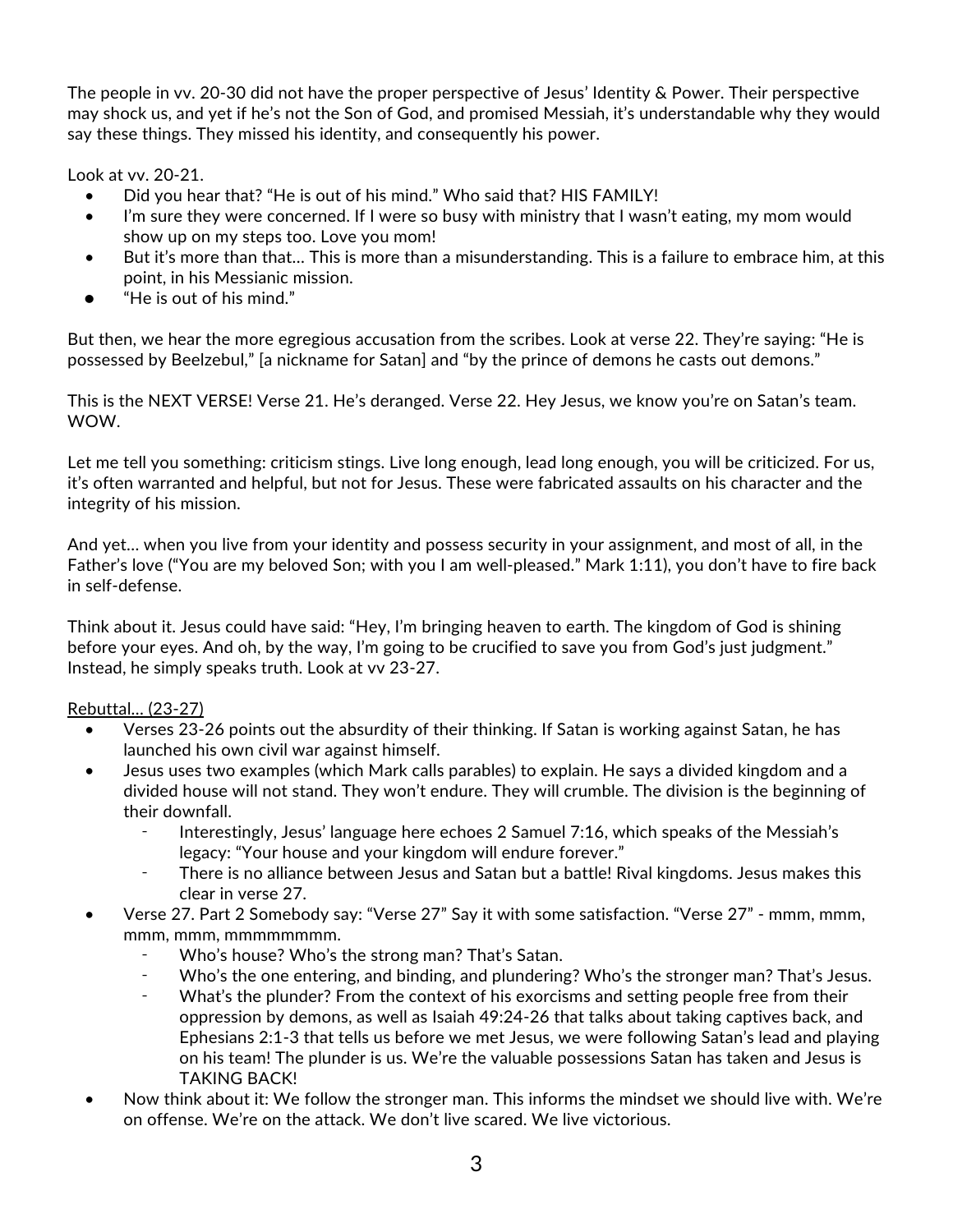### • "And I tell you, you are Peter, and on this rock I will build my church, and the gates of hell shall not prevail against it." (Matthew 16:18)

How does this happen? By. The. Spirit. Jesus makes clear: his work is done by the power of the Holy Spirit (see Mark 1:9-11).

Two very important points here, one negative, one positive.

- The negative is eternally serious. Verses 28-30. To blaspheme is to slander. Jesus says, "all sins will be forgiven and whatever blasphemies they utter." That's the good news of the gospel. God offers us forgiveness, complete and eternal, through the death of Jesus.
- But… Jesus says, there is one sin that is an eternal sin: blaspheming the Holy Spirit. Blaspheming the Holy Spirit is attributing the work and witness of God's Spirit through Jesus to the work of Satan. Put within the larger context of the gospel, William Lane says, "Blasphemy against the Holy Spirit denotes the conscious and deliberate rejection of the saving power and grace of God through Jesus' word and act." (145)
- This is the eternal sin that never has forgiveness: rejected the work of Christ by the Spirit.
- If you're worried about committing it, it's evidence you haven't yet. But let's be clear, you must turn to Christ. You must receive his saving work in his life, death, and resurrection through repentance and faith.
- Do it today! Cry out to God: I need you. Forgive me. Save me. My life is yours!

Now for the positive point: The rest of Mark should be read against this backdrop. Every exorcism, every good deed (feeding hungry people) and certainly his death on the cross, giving all people access to God, should be read in light of v. 27. What is the STRONGER MAN doing in all of that? He's plundering the house and kingdom of Satan. He's the true King!

T: Hallelujah! New priorities. New perspective.

### 3. New Path: God's Ways as God's Family (3:31-35)

We came to what literary scholars call an "interlocution." All you need to understand this is a sandwich. Mark sandwiches the (I'm gonna go with chicken parm from Bob's)… he sandwiches the C parm of the Beelzebul account between two accounts of his family trying to also pull him away from his mission. That's the bread. You see that?

But why? "Both represent the rejection of Jesus by his own and the establishment of new family relationships based on spiritual allegiance rather than physical ancestry (see 3:34–35)." - Strauss

Again, Jesus' family, this time, specifically his mother and brothers are standing outside, calling to him, but Jesus responds in verse 33. Check it out. Read 33-35.

- These were shocking words. The family unit was held in the highest esteem. No earthly relationship surpassed the importance of family, but Jesus is saying, there is another family beyond our earthly family, our spiritual family. If you follow me, if you do my Father God's will, you are my mother, brothers, and sisters.
- The church is a spiritual family. "So then you are no longer strangers and aliens, but you are fellow citizens with the saints and members of the household of God." (Ephesians 2:19)
- But we're a family with a common purpose and mission. That is to do his will.
- What's his will? Repent and believe the good news. Live WITH & SENT. It's obeying everything he taught and commanded us.
- What did we read in James 1 this week? "But be doers of the word, and not hearers only, deceiving yourselves." (James 1:22)